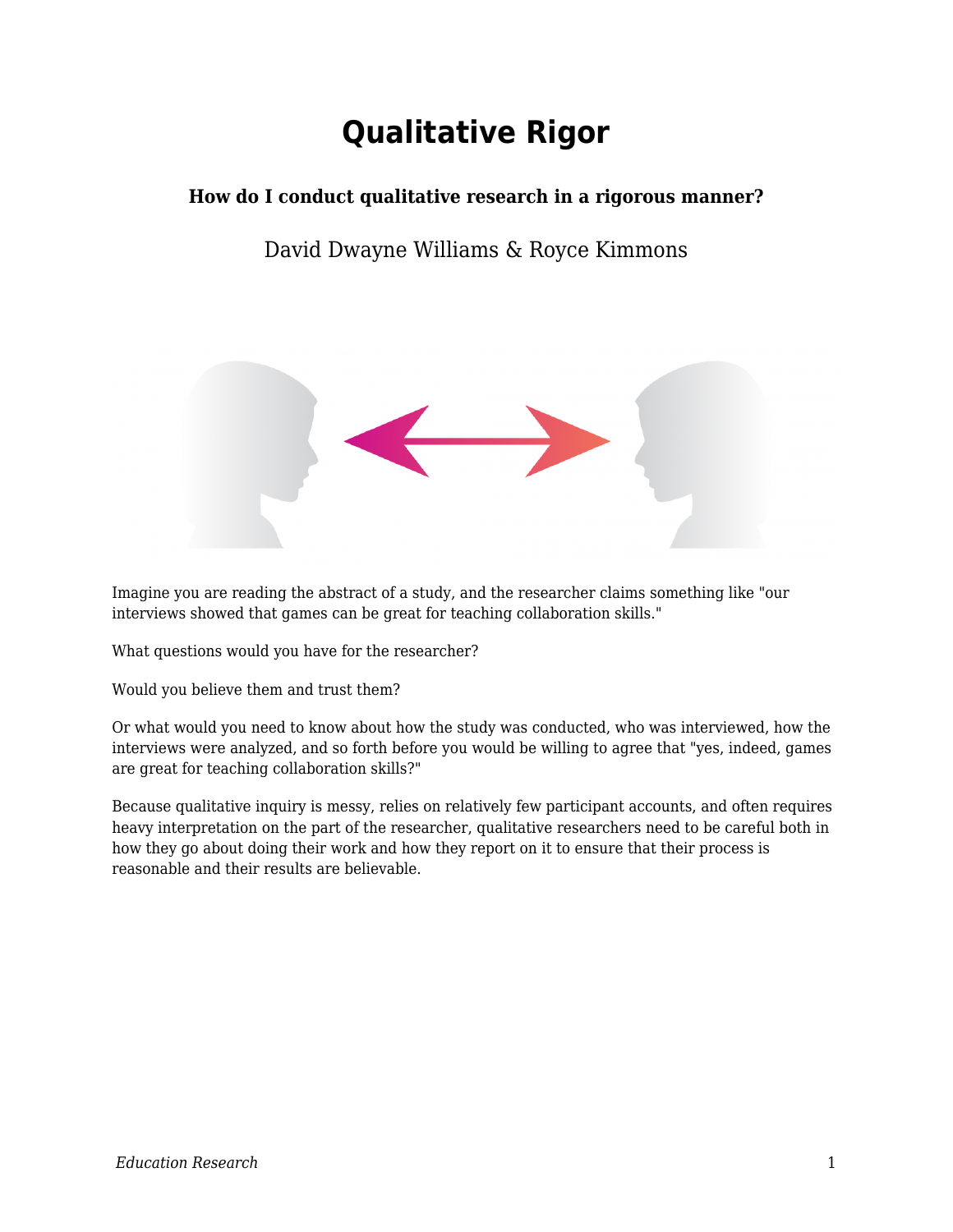#### **Key Terms**

#### Confirmability

An expectation that results should be supported by participants, other researchers, and existing literature.

Credibility

An expectation that study results should be believable to critical readers, approved by participants, and otherwise true or accurate.

Dependability

An expectation that methods, logic, and reasoning guiding a study should be clear, stable, and consistent.

Discipline

An expectation that the researcher is thoughtful and methodical, following key standards and norms that are generally accepted by other researchers who use similar methodologies.

Generalizability

The ability to take the results of a study focusing on a sample of a population and to apply them to the overall population.

Rigor

An expectation (common in all research methodologies) that the researcher is being thorough, responsible, reasonable, and accurate.

#### Transferability

The ability of a reader to apply or transfer the results of a study to their own situation or context.

Trustworthiness

An expectation in qualitative methodologies that the researcher should provide enough explanation, transparency, and evidence that their results can be confidently believed.

Earlier we established that research is both systematic and auditable. Embedded in this is the notion that our practices and the results of our efforts should be rigorous, meaning that we strictly adhere to specific criteria of quality. In qualitative methodologies, this rigor typically means two things: (a) that we are disciplined (Cronbach & Suppes, 1969), meaning that we follow certain key standards established by other researchers, and (b) that we are trustworthy (Guba & Lincoln, 1989; Lincoln & Guba, 1985), meaning that whoever reads our work should be able to feel informed and confident in both what we did and what we concluded. For these reasons, qualitative researchers have developed a variety of standards to help ensure both discipline and trustworthiness, which we will proceed in this chapter to explain in more detail.

The rationale for trustworthiness as the central objective of these standards is centered on the desire most people have for truth. Qualitative researchers agree that most claims people make are based on their subjective constructions of reality. A major objective in sharing our findings from inquiry thus becomes the persuasion of others that our constructions of reality are of value and should also be considered in their constructions. Whether or not these claims are true in any ultimate sense can only be tested over time through many different experiences in a variety of contexts (cf., intersubjectivity), but for any given study, the objective is one of persuasiveness — providing evidence that is compelling enough that audiences are willing to listen to and consider the claims made. In other words, the more the researcher can do to make the inquiry trustworthy, the more likely it is that readers will be persuaded to read on.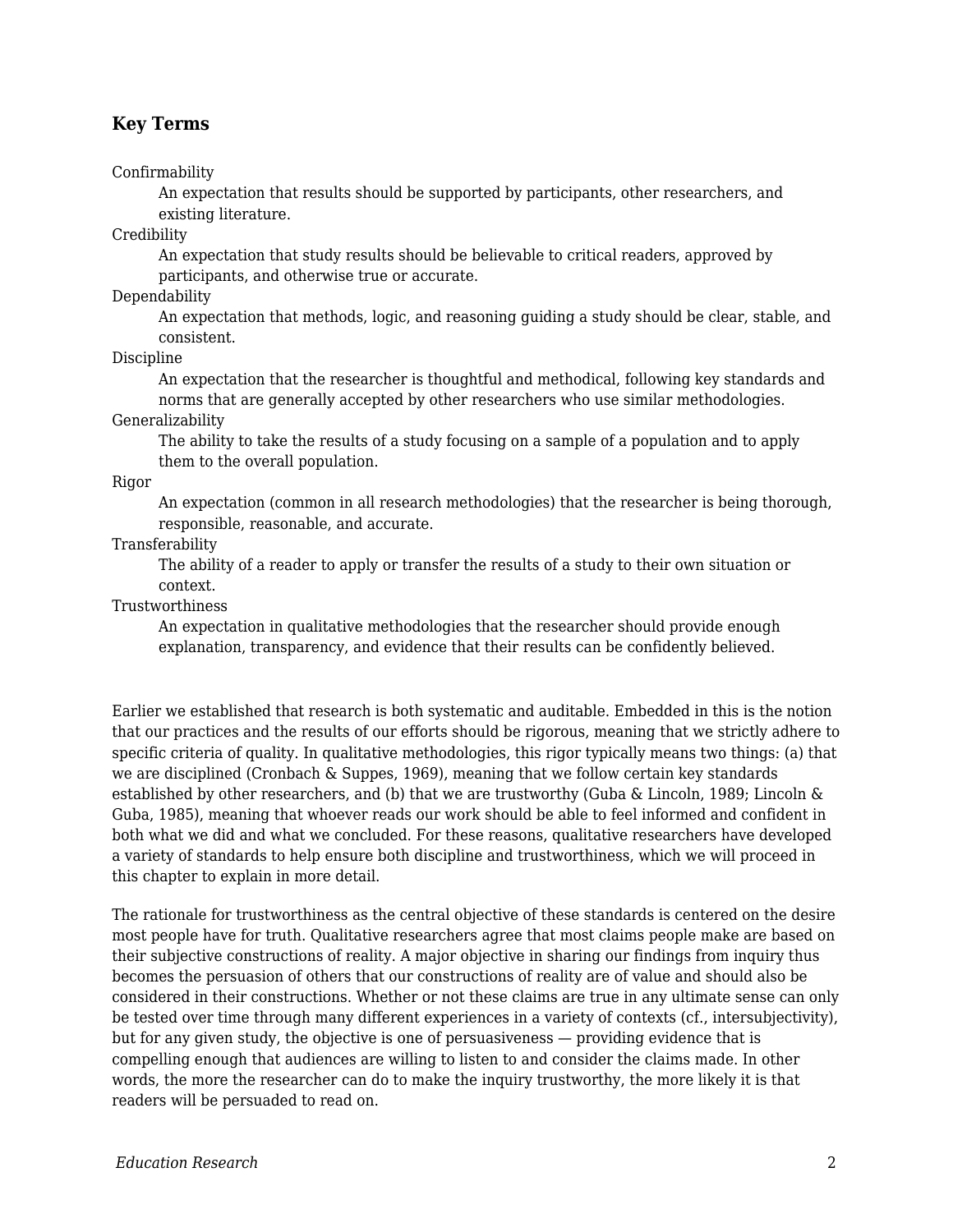The standards presented by Lincoln and Guba (1985) and by Guba and Lincoln (1989) provide an excellent core of standards for a beginning. They suggested four types of standards be used to ensure trustworthiness: credibility, transferability, dependability, and confirmability. They also recommended several techniques for conducting studies so that they meet these standards. Although no single study is likely to adhere to all of these standards, which we will discuss below, as we meet or address more standards we make our work more believable and increasingly influential to people who will read it.

#### **Learning Check**

Which of the following are rigor requirements in qualitative research?

- a. Validity
- b. Confirmability
- c. Trustworthiness
- d. Dependability

### **Credibility**

Credibility is the standard by which a qualitative study is expected to be believable to critical readers and to be approved by the persons who provided the information gathered during the study. Lincoln and Guba recommended several techniques researchers may use to enhance the credibility of their research, including prolonged engagement, persistent observation, triangulation, peer debriefing, negative case analysis, progressive subjectivity checks, and member checking, which we will now explain.

#### **Prolonged Engagement**

Prolonged engagement is a technique whereby researchers immerse themselves in the site or context of the study long enough to build trust with the participants and for the researcher to experience the breadth of variation and to overcome distortions due to their presence (cf., Hawthorne Effect). This may mean an entire year or longer for some studies or as little as a month for others, depending on the size of the study and the level of depth needed for the researcher to become part of a community and understand what is happening. There is no set amount of time a qualitative inquiry should last, but the proper length can be estimated by the researcher once they have spent some time in the site.

For example, if a researcher wanted to understand the phenomenon of Texas high school football, this would require being present at least through a full season of the sport and may also require presence in the pre-season and the off-season, whereas a researcher who simply showed up for a championship game would have little understanding of the nuances, histories, difficulties, perplexities, and larger context of what they were witnessing. If a researcher can be present in a setting long enough to see the range of things to be expected in such a site (e.g., not *just* the championship game), then the results produced will be more credible.

#### **Persistent Observation**

Persistent observation is a technique that ensures depth of experience and understanding in addition to the broad scope encouraged through prolonged engagement. To be persistent, the researcher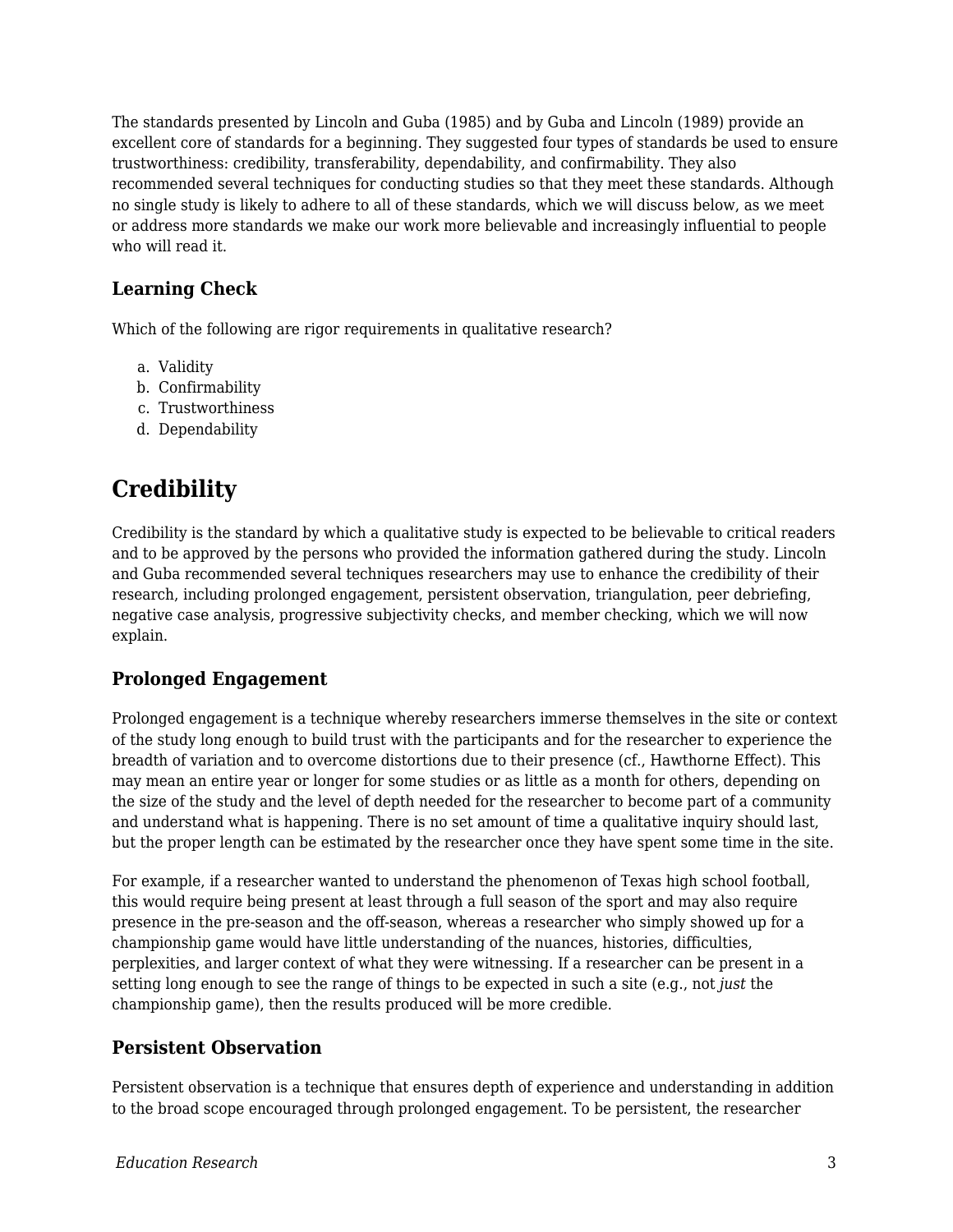must explore details of the phenomenon under study to a deep enough level that they can decide what is important and what is irrelevant and focus on the most relevant aspects.

For instance, if a researcher wanted to understand the impacts of homework on marginalized students, they might begin by talking to students at school but would likely need to observe them after school or at home as well. Issues that such students might face, such as working jobs to support their families, providing childcare to working parents, not having access to a quiet study location, and so forth, would not be readily apparent if the researcher didn't leave the confines of the school or the 9 am to 3 pm hours of the established school day.

Failure to engage in persistent observation would mean that the researcher would learn very little detail about particular aspects of the phenomenon under study. Even if the researcher engaged in prolonged engagement (i.e., sufficient time), this alone would not mean that they had explored the phenomenon in sufficient depth, persistently learning more about the phenomenon from a variety of angles and in a variety of ways. Without such persistence, results would be limited in scope and less credible.

#### **Triangulation**

Triangulation is the verification of findings through (a) referring to multiple sources of information (including literature), (b) using multiple methods of data collection, and often (c) conducting observations with multiple researchers. If a conclusion is based on one person's report, given during one interview to only one interviewer, then it will be less credible than if several people confirmed the finding at different points in time, during multiple interviews, through various unstructured observations, in response to queries from several independent researchers, and in the review of literature.

For instance, if a researcher wanted to understand racially-motivated bullying in schools, a single interview with a bullied child might provide rich data about that child's experience, but readers might be left wondering how pervasive such experiences are and how race played a role in the child being targeted. If, however, the researcher can interview multiple students who have had similar experiences, connect this to other datasets (such as instances of bullying in school behavioral referrals), connect this to previous studies or theoretical literature, and find similar results from other researchers in other contexts, then the results will be more credible to a reader. Although all three forms of triangulation are not required for every conclusion the researcher makes, credibility is increased as more and more triangulation occurs.

#### **Peer Debriefing**

[Peer debriefing](https://edtechbooks.org/education_research/glossary#peer_debriefing) is a technique whereby a researcher meets with a disinterested peer so that the peer can question the researcher's methods, emerging conclusions, and biases. A disinterested peer might include anyone who is willing to ask probing questions and who is not a participant or researcher in the setting where the study is being conducted.

For instance, a researcher studying the experiences of immigrant students in rural communities might periodically meet with a colleague who studies early childhood literacy. This peer would then challenge the assumptions that the researcher is starting to make about the context or results and would encourage them to both think critically about what they are observing and to figure out how to make results understandable to someone who is outside the context.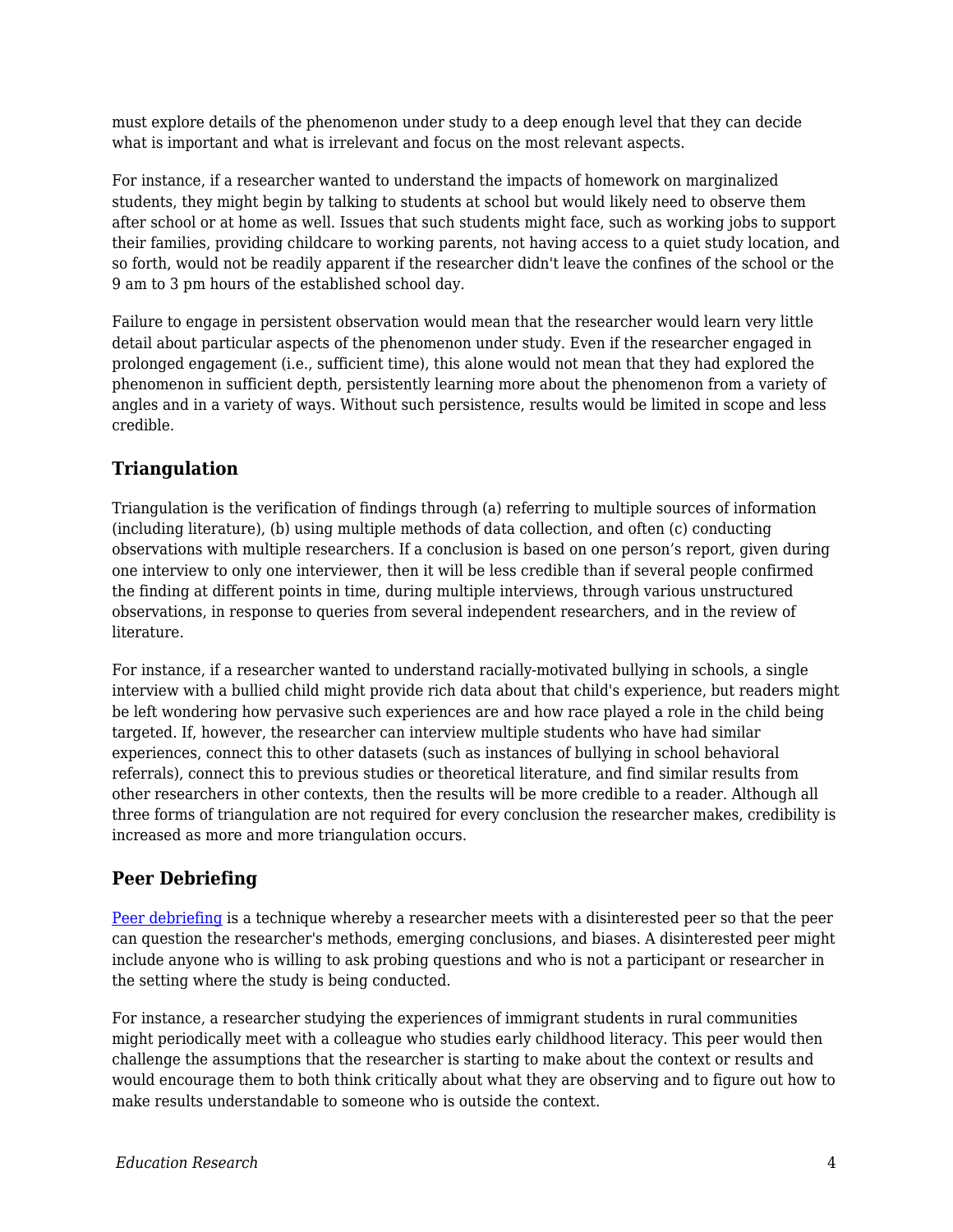This technique is meant to keep the researcher honest by having someone else independently point out the implications of what they are doing. If a researcher can provide evidence of having engaged in peer debriefing and can show the reader how the report was modified through the influence of the peer, credibility is improved.

#### **Negative Case Analysis**

Negative case analysis is an analytic procedure that is meant to refine conclusions until they account for all possible cases, without any exceptions. The process involves developing hypotheses based on extensive fieldwork and then searching for cases or instances within the site under study that may contradict the conclusions proposed by the hypotheses.

For instance, if a researcher begins to conclude that poverty is having a serious, negative impact on student achievement in a community, then they should seek to find any negative cases in which a child from an impoverished family is actually excelling academically. This will help them to better understand the interaction between poverty and achievement and what some individuals or families must do to mitigate it.

If no contradictory cases are found after extensive searching, then the hypotheses are considered more credible because no evidence has been found to negate them. If such evidence *is* found, however, then the hypotheses are modified to account for the new data associated with the negative cases. This process continues until the hypotheses have been modified to account for all negative cases and no new negative cases can be found.

If a researcher completes such an extensive process, the resulting qualitative inquiry report is considered very credible. Though single studies sometimes fail to account for negative cases due to limited exposure or familiarity with the topic, as researchers engage in series of studies over time on the same topic, it is expected that they will eventually grapple with negative cases in a robust way.

### **Progressive Subjectivity Checking**

Progressive subjectivity checking is a technique whereby a researcher archives their changing expectations and assumptions for a study. These expectations might include *a priori* and emerging constructions or interpretations of what is being learned or what is going on.

For instance, if a female academic is studying gender disparities in higher education, then she might bring to light her own experiences of inequity, memo how her participants' experiences reflect, reinforce, or challenge her own assumptions and experiences, and acknowledge how her thinking on the topic is changing as she progresses through the study.

In all qualitative research, the researcher is responsible for revealing their biases and preferences in reports, field notes, and the audit trail both initially and over time, and as Guba and Lincoln (1989) explain "if the [researcher] 'finds' only what he or she expected to find, initially, or seems to become 'stuck' or 'frozen' on some intermediate construction [interpretation], credibility suffers" (p. 238).

#### **Emic Perspective**

Emic or the folk perspective of participants is the insider view of how participants see and understand themselves from the inside-out, and researchers improve credibility by showing that they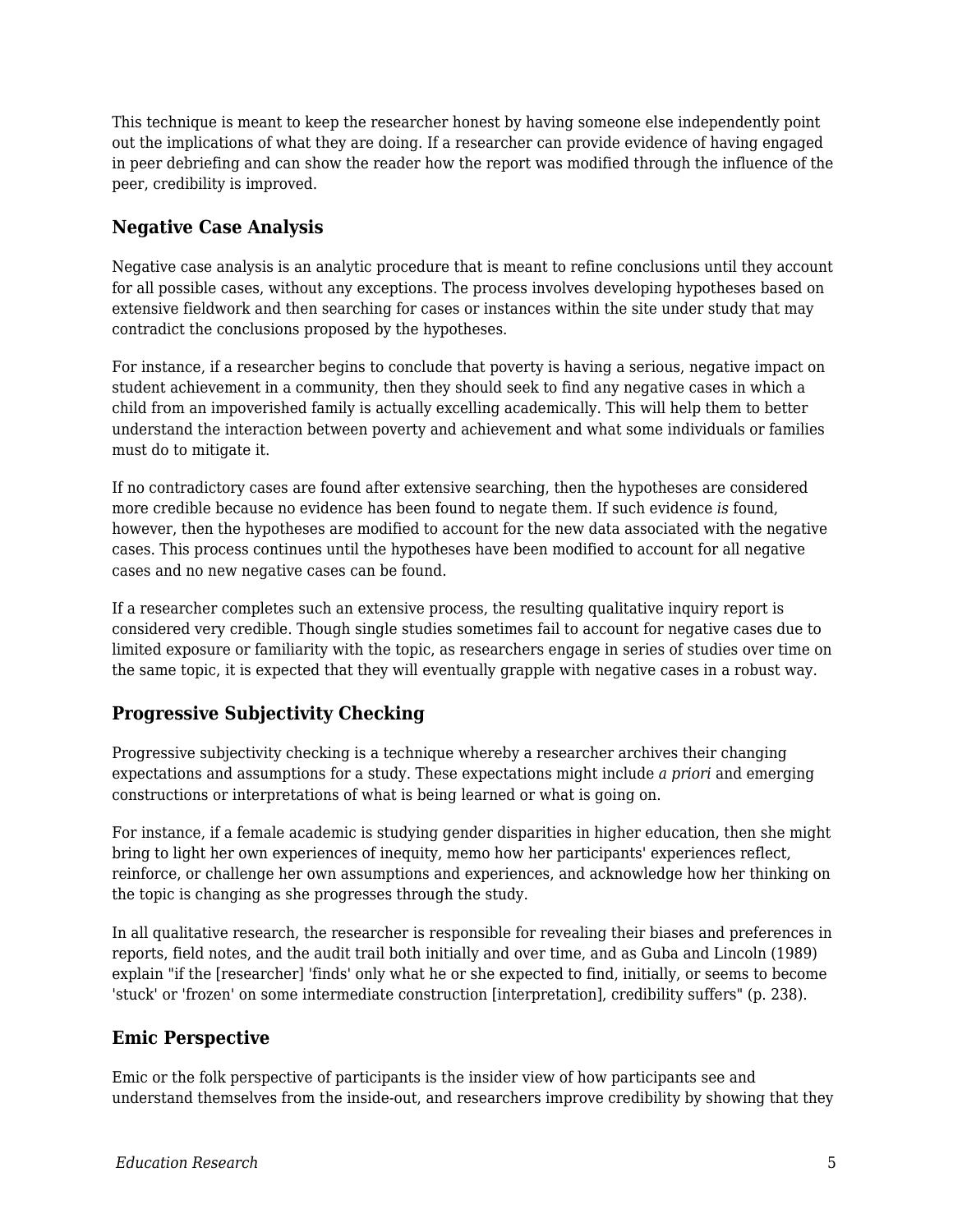are able to understand and communicate about the phenomenon being studied as an insider.

For instance, any researcher studying young children would not just need to be able to interpret behaviors through etic theoretical or psychological lenses (e.g., phobias, apathy, intelligence) but would also need to show that they understand the children as they understand themselves, often using their same words (e.g., "love," "hate," "smart," "dumb," "mad").

That is, it should be clear to readers that the researcher discovered something of the viewpoints held by the people they studied and can see them as they see themselves. If *only* the researcher's outsider perspective is present, then the study will lack one of the most critical characteristics of a qualitative study: the type of understanding that can only come from empathy.

This also helps ensure that the researcher is not pigeonholed by *a priori* assumptions that might blind them to new discoveries. If the researcher's original hypotheses are simply confirmed, then qualitative inquiry probably is not the appropriate approach to use, but by discovering emic perspectives, researchers can add richness to existing understandings of phenomena and make their results more credible.

#### **Learning Check**

Which of the following would be an example of researchers employing emic perspectives?

- a. Observing a kindergarten classroom through a one-way mirror
- b. Explaining teenagers' moral reasoning in their own words
- c. Utilizing a standardized test to determine intelligence
- d. Analyzing usage data for a web-based learning app

#### **Member Checking**

Member checking is a technique whereby a researcher provides the data record, interpretations, and/or reports for review by the participants who provided the data - the natives. This validates that the represented emic perspective is accurate and is one of the most important techniques for ensuring credibility.

For instance, if a researcher interviewed parents about their reasons for enrolling their students in charter schools, the researcher might provide each parent with a transcript of the interview as well as the researcher's summary and key takeaways of what was said.

This allows the participant to either tell the researcher "Yes, you got it!" or "No, I actually meant something else." If they agree that their perspectives have been adequately represented and that the conclusions reached in the report are accurate to them, then the reader will be more convinced that the qualitative inquiry itself is credible.

However, because member checking might require participants to read, understand, and provide feedback on data and results, researchers may need to employ some creativity and empathy in how they go about doing member checks with diverse participants. Young children might not be able to read, second language learners may have difficulty understanding reports, and the lay public may not understand technical terms. In such situations, the researcher might find alternative ways to share what they are concluding in understandable ways, perhaps simplifying reports or reading segments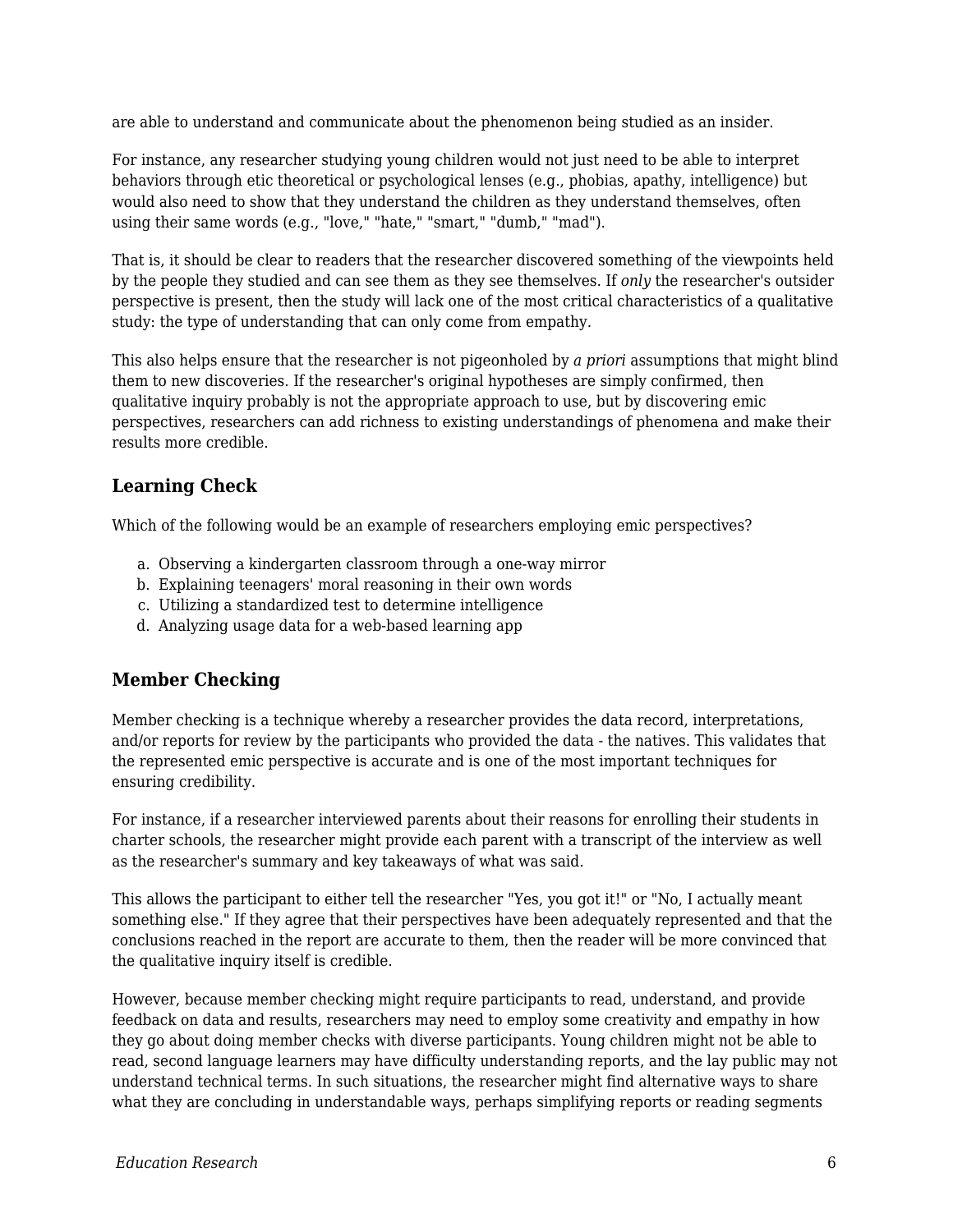to a participant and then relying on oral feedback and reactions.

## **Transferability**

Because qualitative studies are not designed to be generalizable like quantitative studies, their results should never be framed as universal truths or as conclusions that are true in all contexts and settings. Attempting to generalize is a common mistake in qualitative research and can signal to your readers that you are not aware of the limits of your own methods and do not recognize the actual complexity of the phenomena you are studying. To avoid generalization, be sure that you are using softening words, like "may," "suggests," "perhaps," and so forth, and that you are aware that what you see in your research setting may not always be true in other research settings (or even in the same setting at a different time).

Yet, given sufficient detail, qualitative studies can provide insight into what is happening in new contexts that you, as the researcher, may not be aware of. Transferability is the standard by which qualitative study results are expected to be able to be transferred or applied to new, novel contexts.

In other words, the qualitative researcher should consider whether their findings, which were discovered in one situated context, can apply to other contexts or settings as well (such as where the reader is working). Whether findings can be transferred or not is an empirical question, which cannot be answered by the researcher alone, because the reader's context must be compared to the research context to identify similarities. The more similar, the more likely it is that the findings will be transferable. Thus, readers must be the ones to determine whether the qualitative inquiry is transferable, not the researcher.

The researcher is expected to facilitate transferability, however, by providing clear descriptions of the time and context in which results and conclusions are developed, providing thick descriptions of the phenomena under study, and providing as much explanation about the context in which the study took place as possible. In short, more details give readers more power to discern which results might transfer to their contexts and which might not, and the rigorous qualitative researcher provides readers with sufficient detail to determine for themselves whether study results will transfer to their unique contexts.

#### **Learning Check**

How is transferability different from generalizability?

- a. They are synonyms or have the same meaning.
- b. Transferability is contextual, whereas generalizability is universal (to a population).
- c. Transferability requires significance testing, whereas generalizability requires proper sampling.
- d. Transferability is the first step toward generalizability and can become generalizability if done properly and often enough.

## **Dependability**

Dependability is the standard by which the logic, reasoning, methods, and results are expected to be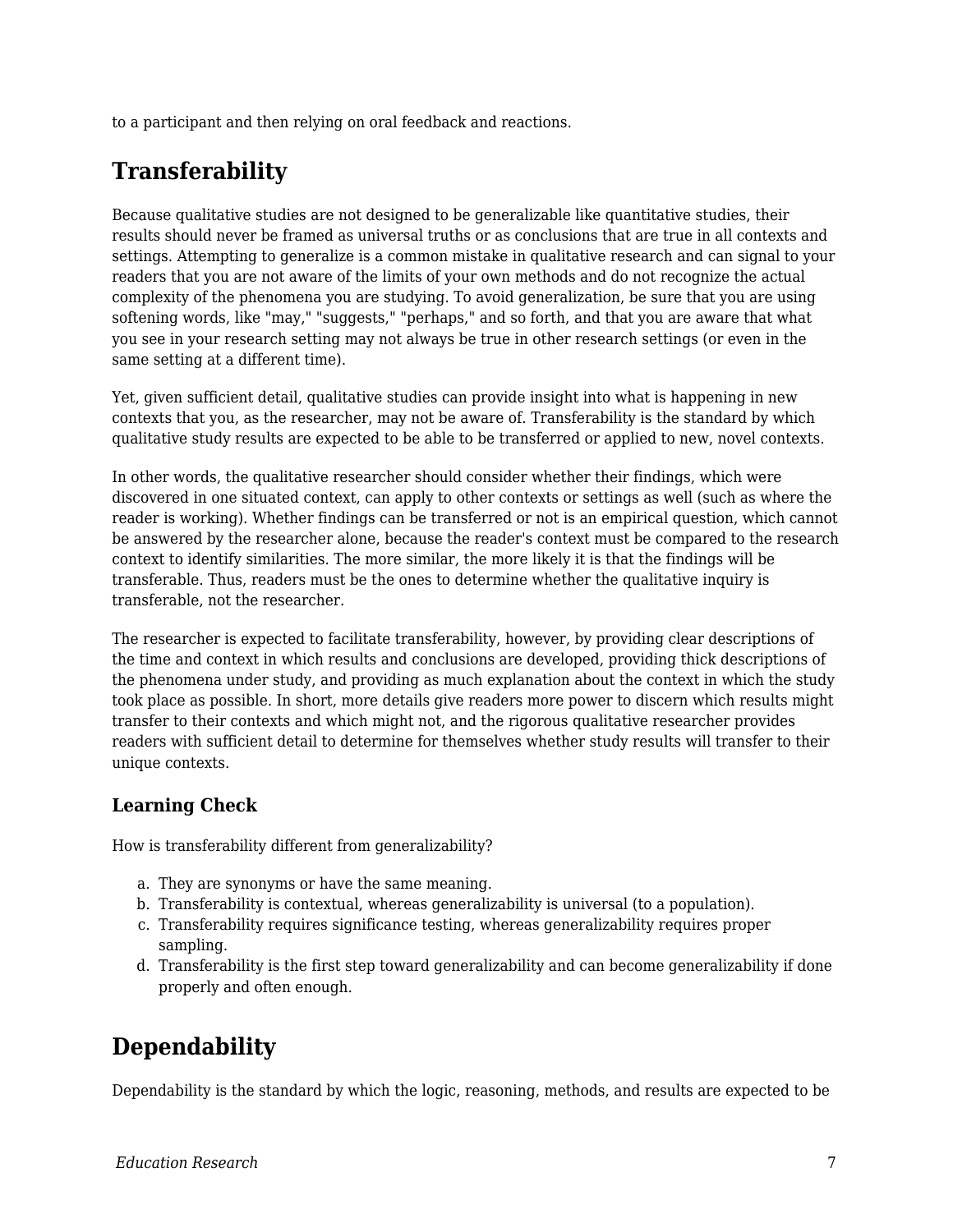stable or consistent over time. To check the dependability of a qualitative study, one looks to see if the researcher has been careless or made mistakes in conceptualizing the study, collecting the data, interpreting the findings and reporting results. The logic used for selecting people and events to observe, interview, and include in the study should be clearly presented. The more consistent the researcher has been in this research process, the more dependable are the results.

For instance, a study that was attempting to understand African American students' experiences in an inner-city school but then shifted to interviewing white students, rural students, etc. would have deviated from the established reasoning and methods proposed in the study. Such deviations often occur out of convenience to the researcher (e.g., a target population is no longer available for study), but they represent a serious threat to dependability.

A major technique for assessing dependability is a dependability audit in which an independent auditor reviews the activities of the researcher (as recorded in an audit trail in field notes, archives, and reports) to see how well the techniques for meeting the credibility and transferability standards have been followed. If the researcher does not maintain any kind of audit trail, then the dependability cannot be assessed, thereby diminishing it along with overall trustworthiness.

# **Confirmability**

Confirmability is the standard by which a qualitative study is expected to be supported by informants (participants) who are involved in the study and by events that are independent of the researcher. Reference to literature and findings by other authors that confirm the researcher's interpretations can strengthen confirmability of the study in addition to information and interpretations by people other than the researcher from within the inquiry site itself.

For instance, if a researcher studied a few women's experiences in computer science and found that they felt empowered and treated equally to their male counterparts, but many external examples of harassment and mistreatment of women were arising both in the literature and mainstream news, then this would lead the reader to wonder whether the researcher's findings actually represented the real experiences of women in computer science or were merely an anomaly or a misinterpretation. In this case, it seems possible that a researcher was misinterpreting the experiences of women they were interviewing or simply didn't interview enough women to understand the issue fully.

This does not mean that qualitative research results must always agree with all other sources of information, but it does mean that there should be ways to confirm research results, either by reviewing data sources (such as transcripts), repeating the study in different contexts, or comparing results to other evidence.

To do this, a confirmability audit can be conducted at the same time as the dependability audit, as the auditor asks if the data and interpretations made by the researcher are supported by material in the audit trail, are internally coherent, and represent more than "figments of the researcher's imagination" (Guba & Lincoln, 1989, p. 243). If such an audit attests to the confirmability of the study, it is more likely to be accepted by readers.

### **Other Criteria**

In addition to the standards discussed above, several other important considerations are suggested in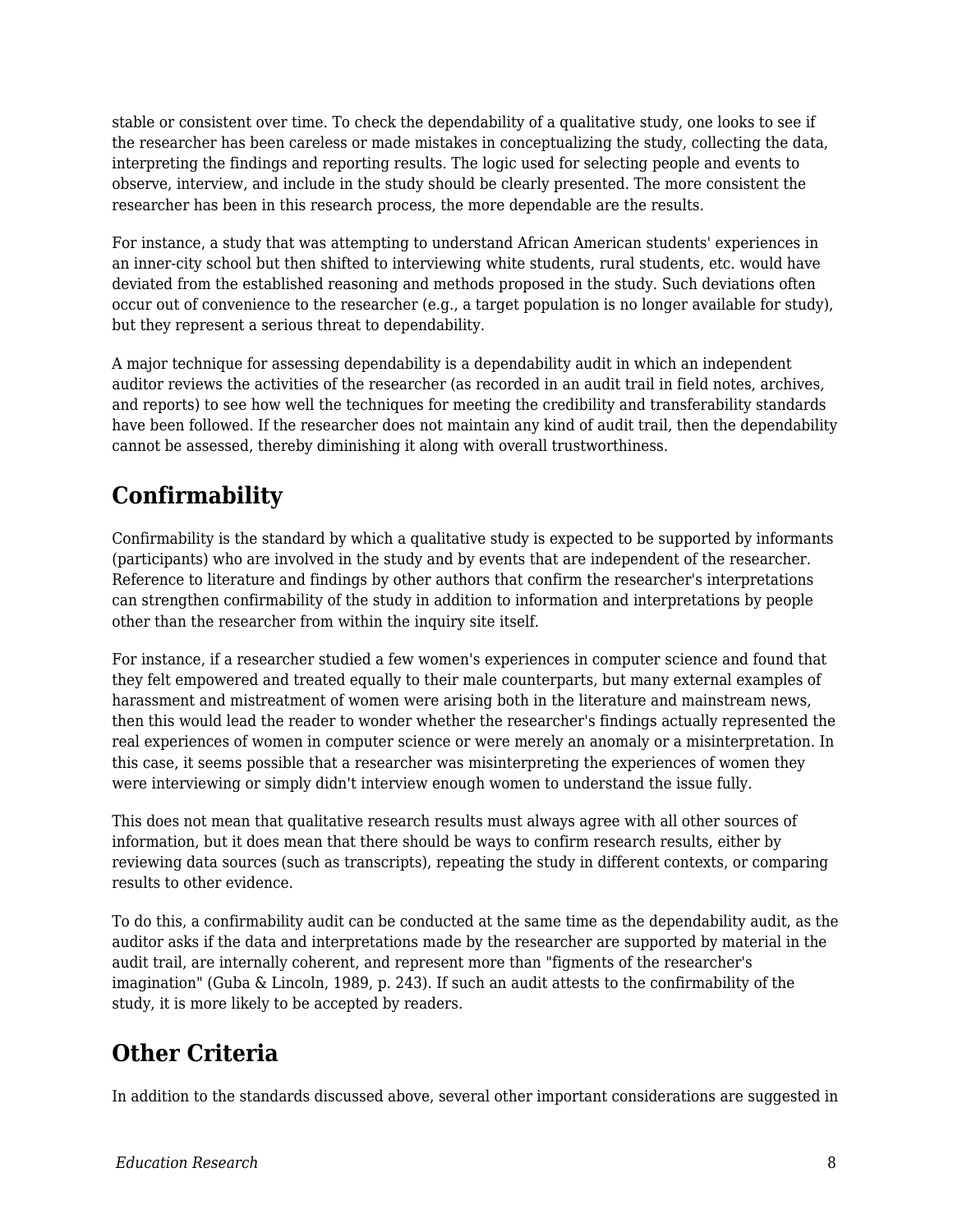the literature, including meaningfulness, appropriateness, natural conditions, ethical treatment, and audit trails.

#### **Meaningfulness**

Meaningfulness is the expectation that a study will address a worthwhile problem or issue, and if it doesn't, then it is not worth doing. This holds true for all research, not just qualitative inquiry. There should be a rationale providing justification for the time, money, and other resources devoted to the study. Deciding whether a problem is meaningful or not is a subjective determination, but the researcher can provide evidence and logic to support his or her decision, which will allow the reader to make an informed decision as to whether the study merits attention.

#### **Appropriateness**

Appropriateness is the expectation that a study's methods align with its intended goals. Not all research is or should be qualitative. If the needs call for it and the researcher can justify the application of a qualitative approach, then qualitative methods can be reasonably used. If the goal or need is something else, such as generalizability or design of an intervention, then qualitative methods alone are likely not appropriate.

The danger here is that researchers might approach qualitative research with a means-oriented mindset, wherein they apply qualitative methodologies inappropriately to problems that they are not equipped to solve, thereby overstepping the limits of the paradigm and failing the incommensurability test.

Studies should, therefore, provide a rationale to readers that both the goal of the research study is meaningful (i.e., meaningful ends) and also that qualitative methods are the right or best way of achieving the intended goal (i.e., appropriate means).

### **Natural Conditions**

The expectation of natural conditions should be conducted under the most natural conditions possible. Manipulation of the participants through random assignment, submission to unnatural measurement instruments, or exposure to unnatural treatments should be avoided. The researcher should be as unobtrusive as possible so participants are acting essentially as they would if the researcher were simply another participant in the setting and not also conducting inquiry.

#### **Ethical Treatment**

Though all research should follow ethical guidelines, qualitative research places an especially high emphasis on valuing participant self-determination and social and psychological wellbeing. This may mean that practices sometimes used in other research projects, such as deception, may not be appropriate in qualitative settings and indeed may reduce the legitimacy of the qualitative approach.

This generally means that participants should be given the opportunity to react to the data record and have their disagreements with the researcher's interpretations taken seriously. Participants should also be given anonymity in any reports, and there should be no indications that participants were treated with disrespect or cruelty.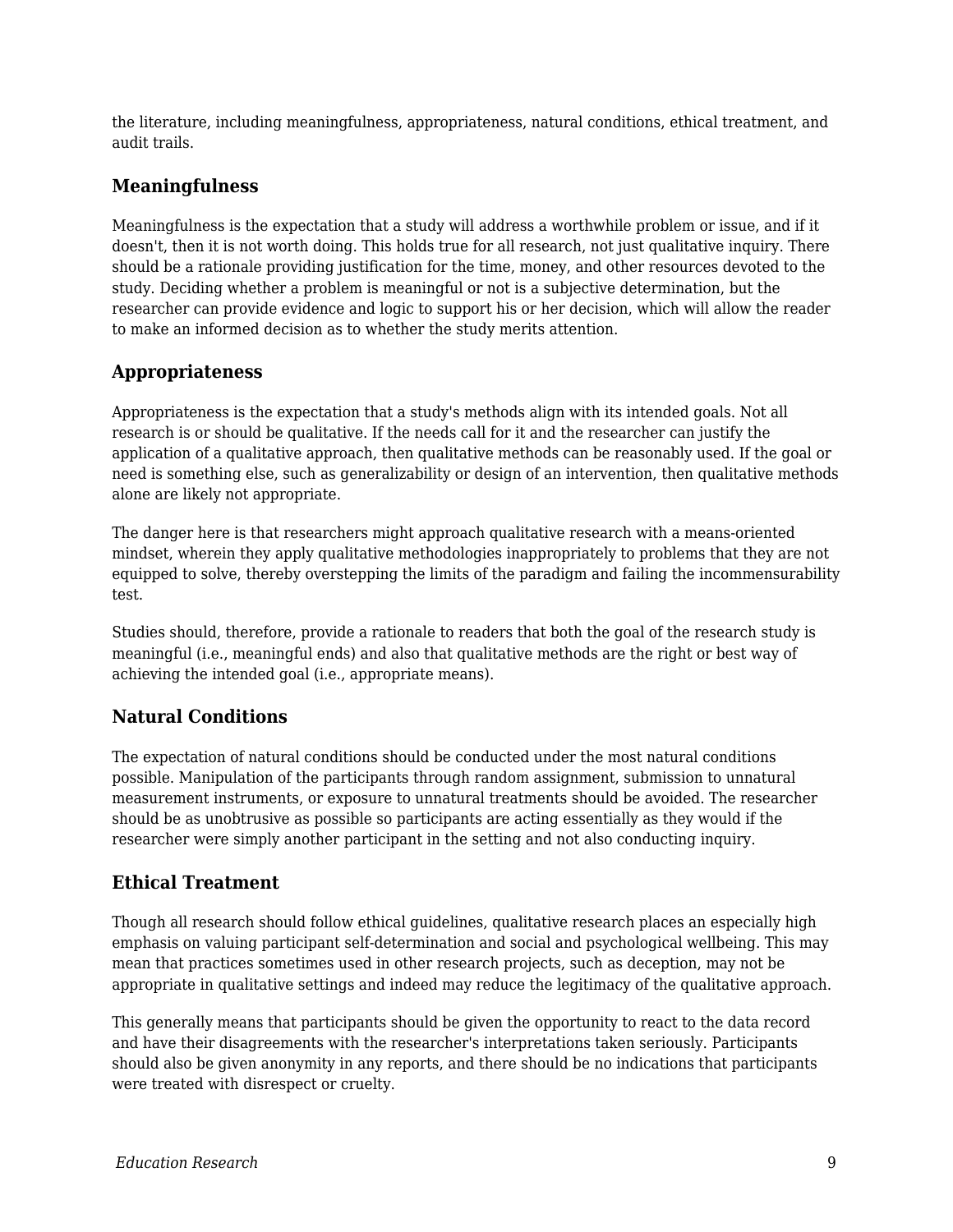#### **Audit Trail**

An audit trail is simply the records kept of how a qualitative study was conducted. The audit trail should include all field notes and any other records kept of what the researcher does, sees, hears, thinks, etc. These notes describe the researcher's evolving relationship to what they are observing and what is being learned, and they also describe the researcher's thoughts about how to proceed with the study, sampling decisions, ethical concerns, and so on.

Each researcher is free to create a unique audit trail that fits the study being conducted, and the audit trail may be used as a reference throughout the study to review what has been done and to consider alternative plans, in addition to serving as part of the dependability and confirmability audits described above. Often, audit trails and field notes are the same, and if field notes are kept current and are easily accessible, no extra audit trail may be necessary (although some people like to keep a separate file for audit trail documentation).

To help an auditor, many researchers create a brief chronological index to their study. They list choices they made each day of the study, actions they engaged in, and some of their thoughts about how the study is going at each stage. The auditor can then go from this listing to the field notes, audio and video recordings, and other files associated with the inquiry to reconstruct how the study was conducted, to understand how conclusions were reached, and to make the dependability and confirmability judgments described earlier.

### **Signaling Rigor**

In addition to following these standards, rigor must also be effectively communicated to the reader in order to serve its purpose. For this reason, reports should be well written to include description, analysis, and synthesis (cf., Wolcott, 1994), as well as to reveal the biases and assumptions of the researchers involved. Attempts to share what the researcher is learning should be communicated clearly. Descriptions should develop a sense of "being there" for the reader. Analyses should be logically presented. The audience for the report should be identified, and the report should address the concerns of that audience. The grammar and use of language should be of the highest quality.

Although necessary balances between description, analysis, and synthesis will vary depending on the length of the report and the purposes of the inquiry, readers need to have some raw description of scenes from the research site to use in judging the conclusions that are reached and to make their own conclusions independently. They also should see some synthesis of results by the researcher, in which all contradictions in findings are analyzed and/or resolved. Although there are paradoxes in the world, a report that presents conflicting pieces of evidence without discussing them and trying to discern their nature (i.e., whether it is a true paradox or whether one side of the issue is erroneous) needs to be improved.

Relevant characteristics of the researcher should also be clearly revealed so that the reader can understand the context from which the study emerged more completely. This may be done either *explicitly* in an appendix, in the foreword, or in the body of the text. Or it may be done *implicitly* in the text as the researcher describes his or her methods, decisions, reasons for doing the study, and so on.

Also, as researchers employ any of the techniques described above, they should explicitly state so in the methods sections of their reports and only mention techniques that they intentionally employed.